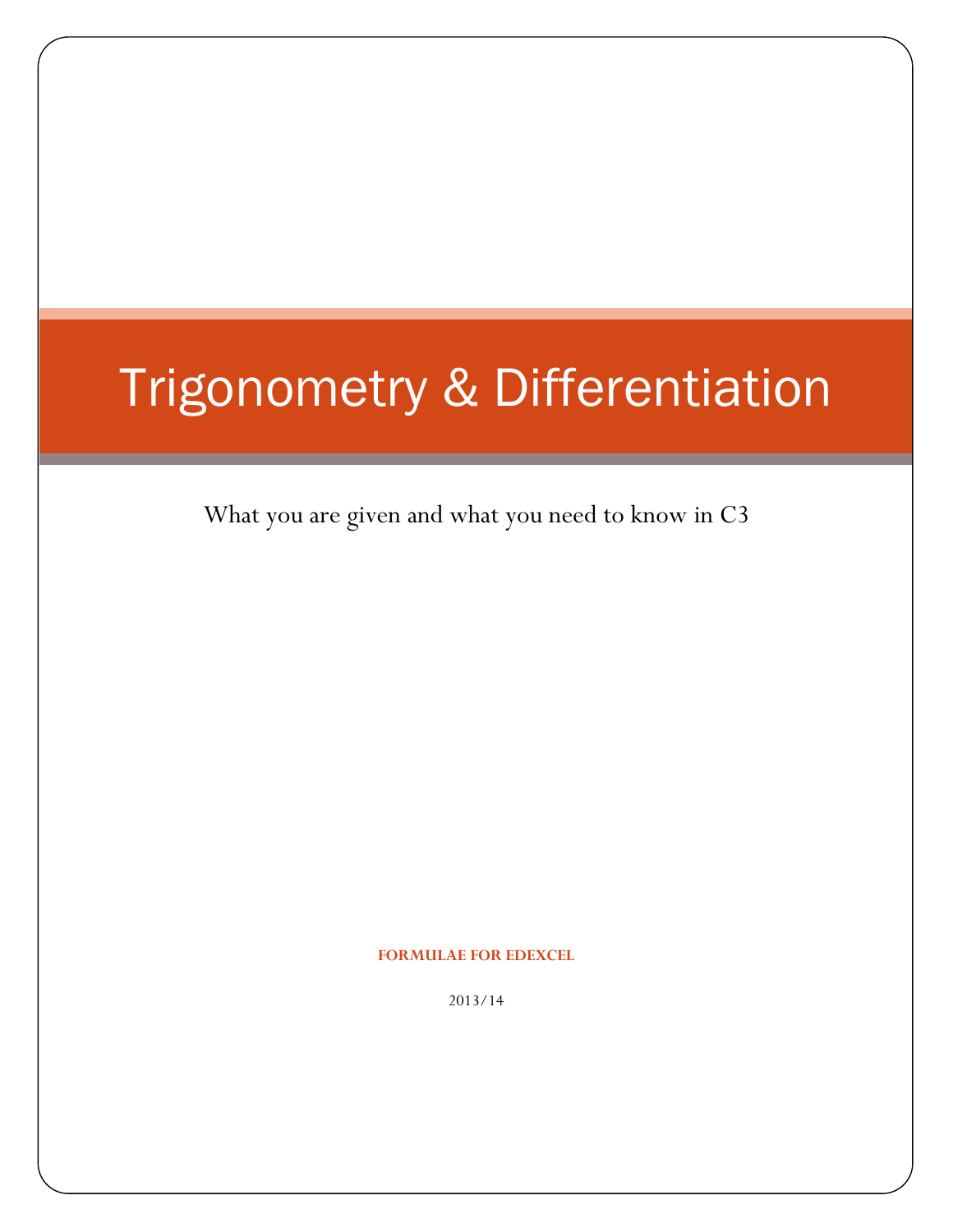# Trigonometry & Differentiation

What you are given and what you need to know in C3

| x° (deg) | $\mathbf{x}^{\circ}$ (rad)         | sin                          | $\cos$                         | tan              |
|----------|------------------------------------|------------------------------|--------------------------------|------------------|
| $\theta$ | $\theta$                           | $\theta$                     | 1                              | $\overline{0}$   |
| 30       | $\pi$<br>$\overline{6}$            | 1<br>$\overline{2}$          | $\frac{\sqrt{3}}{2}$           | $\sqrt{3}$       |
| $45\,$   | $\pi$<br>$\overline{4}$            | $\overline{\sqrt{2}}$        | $\overline{\sqrt{2}}$          | 1                |
| 60       | $\pi$<br>$\overline{3}$            | $\sqrt{3}$<br>$\overline{2}$ | $\mathbf{1}$<br>$\overline{2}$ | $\sqrt{3}$       |
| 90       | $\overline{\pi}$<br>$\overline{2}$ |                              | $\overline{0}$                 |                  |
| 180      | $\pmb{\pi}$                        | $\theta$                     | $-1$                           | $\boldsymbol{0}$ |

#### Exact Values of trigonometric functions

#### Rules and facts

$$
1. \quad \sin^2 x + \cos^2 x = 1
$$

$$
2. \ \ \mathrm{Tan}\ x = \frac{\sin x}{\cos x}
$$

3. 
$$
\csc x = \frac{1}{\sin x}
$$

4. 
$$
\sec x = \frac{1}{\cos x}
$$
  
5. 
$$
\cot x = \frac{1}{\tan x} = \frac{\cos x}{\sin x}
$$

# Applying these rules

(\*) means the rule is given in the Edexcel Formula book 1Trigonometry & Differentiation | 2013/14 Dividing (1) by sin<sup>2</sup>x will give you: 1 + cot<sup>2</sup>x = cosec<sup>2</sup>x

Dividing (1) by  $cos^2x$  will give you:  $tan^2x + 1 = sec^2x$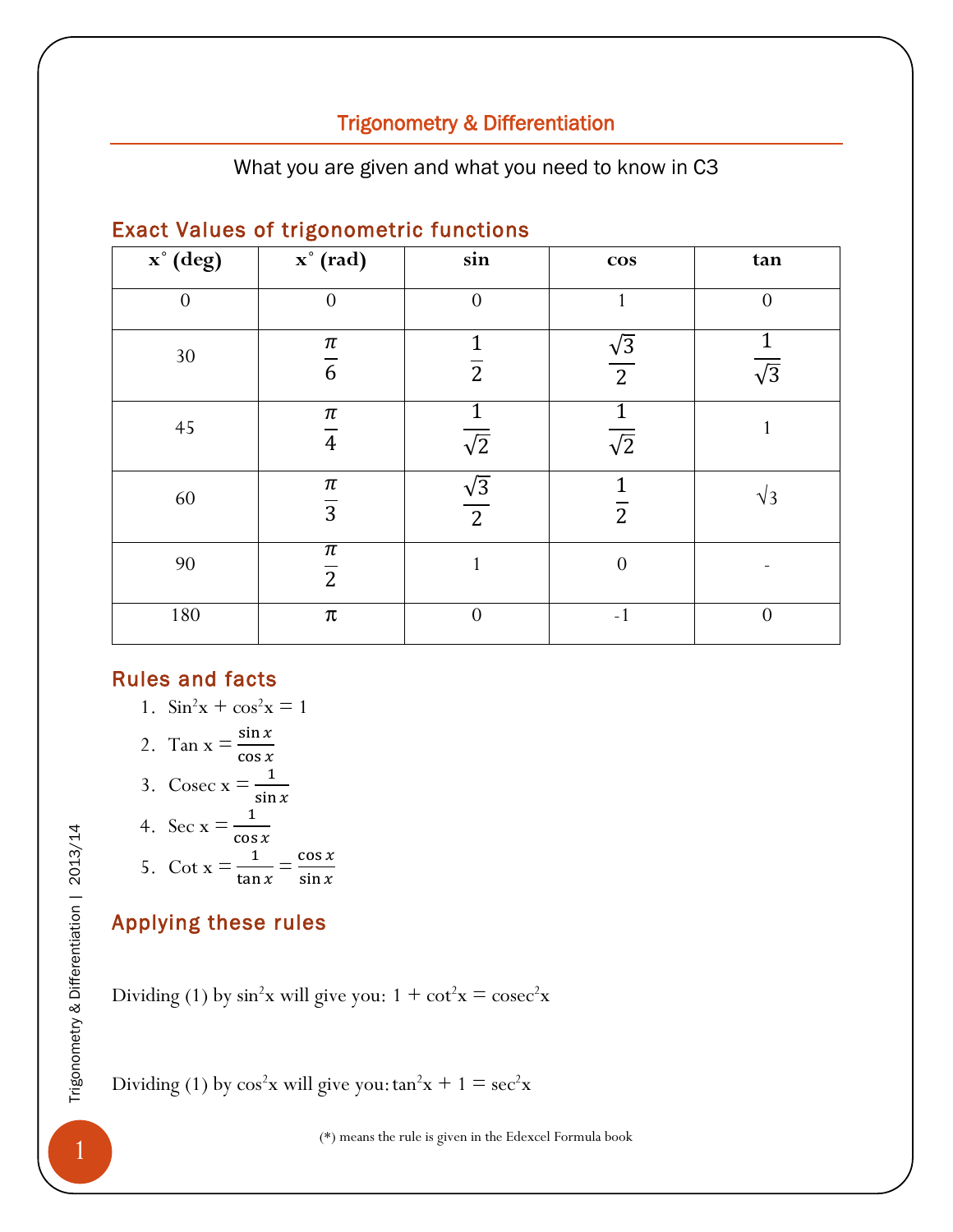## Addition Formulae\*

- 1.  $sin(A+B) = sinAcosB + cosAsinB$
- 2.  $sin(A-B) = sinAcosB cosAsinB$
- 3.  $cos(A+B) = cosA cosB sinAsinB$
- 4.  $cos(A-B) = cosA cosB + sinA sinB$

5. 
$$
\tan(A+B) = \frac{(tanA+tanB)}{1-tanAtanB}
$$
  
6. 
$$
\tan(A-B) = \frac{tanA-tanB}{1+tanAtanB}
$$

# Finding the Double Angle Formulae, by applying these rules

Substituting in A for B in (1) will give you:  $\sin 2A = 2\sin A \cos A$ 

| Substituting in A for B in (3) will give you:                                                      | $\cos 2A = \cos^2 A - \sin^2 A$ |
|----------------------------------------------------------------------------------------------------|---------------------------------|
| If you then substitute in $\sin^2 x = 1 - \cos^2 x$ , you get:                                     | $\cos 2A = 2\cos^2 A - 1$       |
| Alternatively, if you substitute in $\cos^2 x = 1 - \sin^2 x$ , you get: $\cos 2A = 1 - 2\sin^2 A$ |                                 |

| Substituting in A for B in (5) will give you:          | $tan2A =$ | $\frac{2\tan A}{1-\tan^2 A}$ | 2013/14                        |
|--------------------------------------------------------|-----------|------------------------------|--------------------------------|
|                                                        |           |                              | Trigonometry & Differentiation |
| (*) means the rule is given n the Edexcel Formula book |           |                              | ◠                              |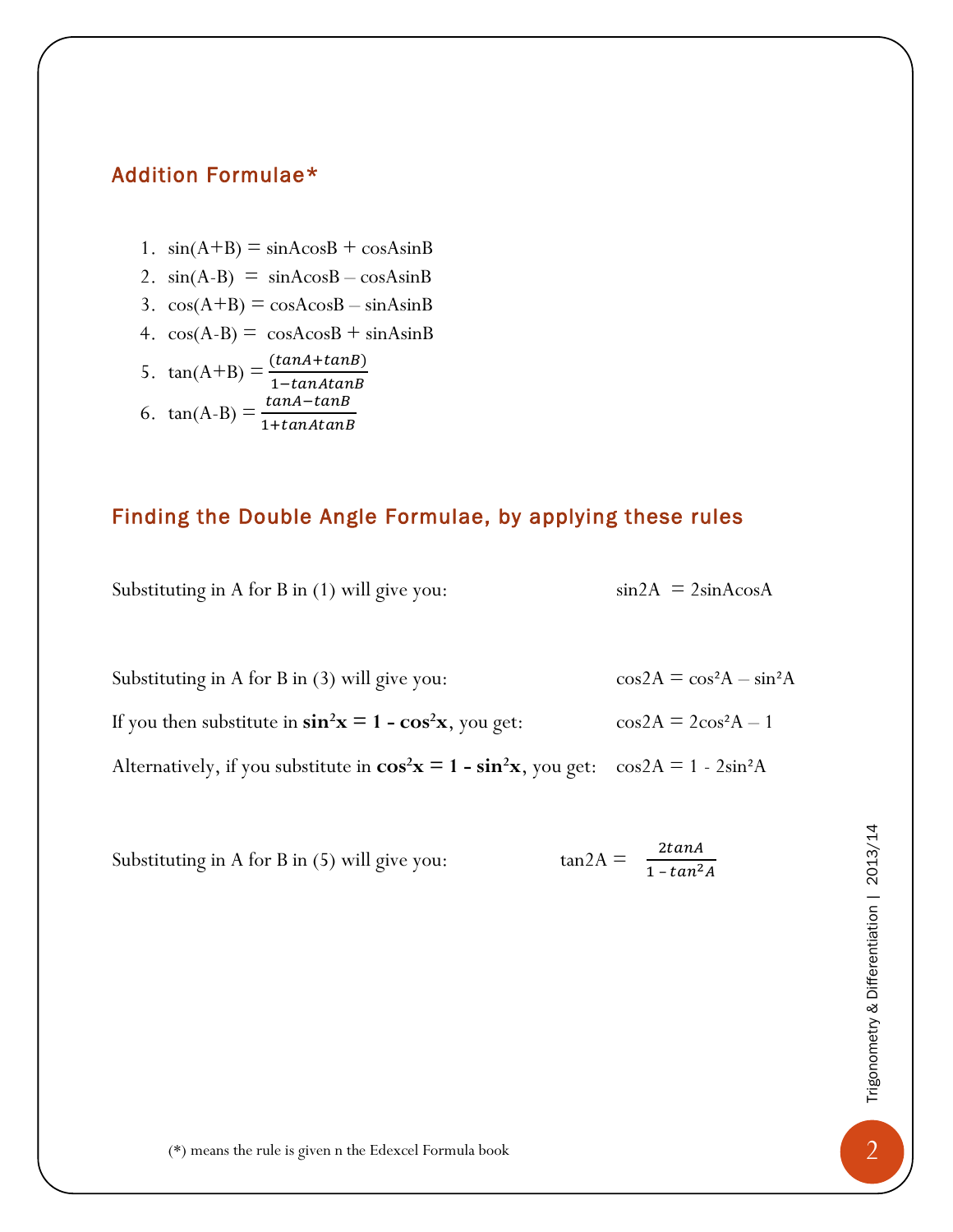#### R addition Formulae

If you are given the form  $a\cos\theta + b\sin\theta$ : use  $R\cos(\theta - \alpha)$ If you are given the form  $a\sin\theta + b\cos\theta$ : use  $R\sin(\theta + \alpha)$ Where a,b & R are positive and  $\alpha$  is acute

#### Factor Formulae\*

Sin A + sin B = 2sin ( $\frac{A+B}{2}$ )  $\frac{+B}{2}$ ) cos ( $\frac{A-B}{2}$  $\frac{p}{2}$ ) Sin A - sin B =  $2\cos\left(\frac{A+B}{2}\right)$  $\frac{+B}{2}$ ) sin ( $\frac{A-B}{2}$  $\frac{p}{2}$ )  $\cos A + \cos B = 2\cos\left(\frac{A+B}{2}\right)$  $\frac{+B}{2}$ ) cos ( $\frac{A-B}{2}$  $\frac{p}{2}$ )  $\cos A - \cos B = -2\sin\left(\frac{A+B}{2}\right)$  $\frac{+B}{2}$ ) sin ( $\frac{A-B}{2}$  $\frac{p}{2}$ )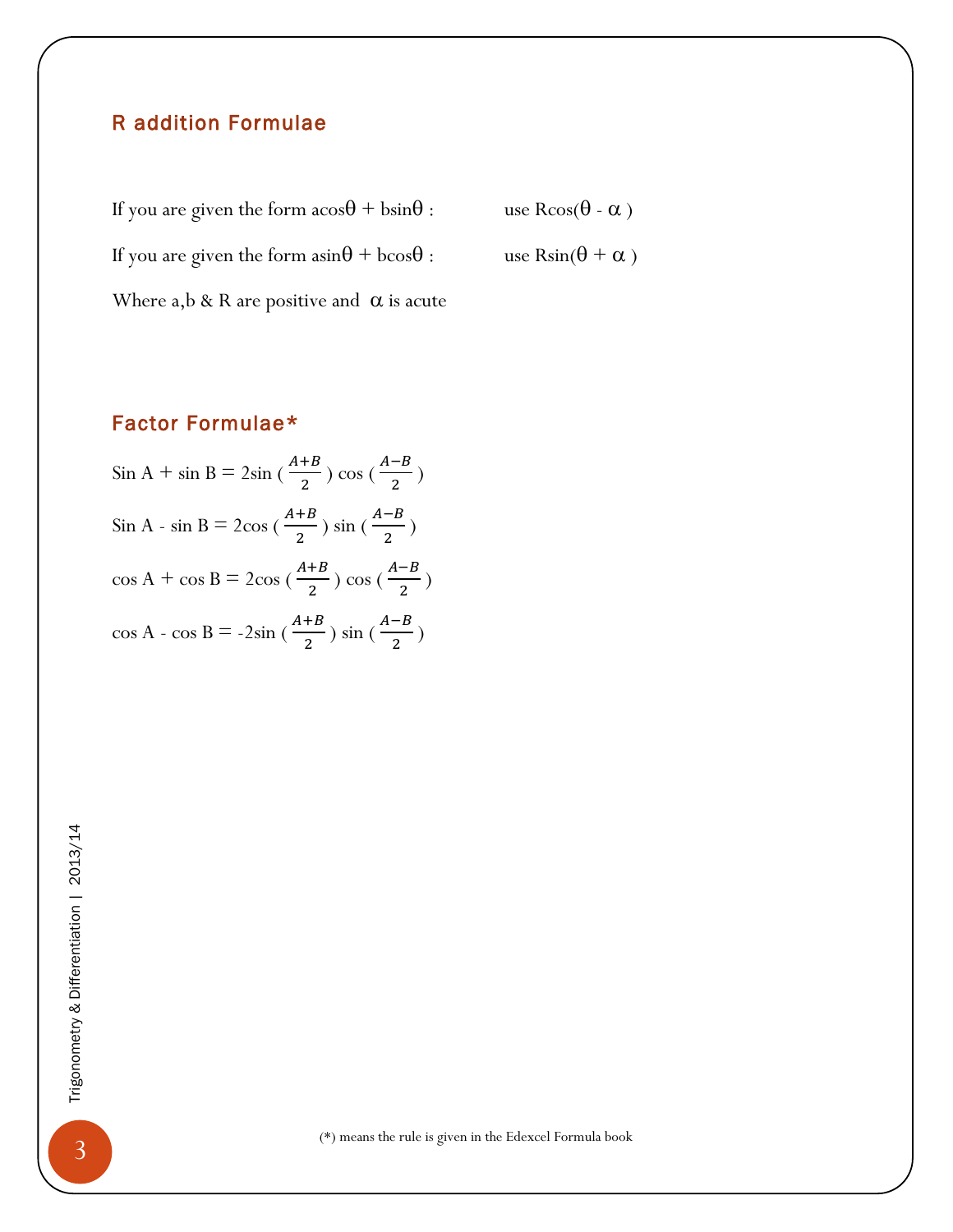*Differentiation*

## Chain rule

If  $y = f(u)$  and  $u = g(x)$ , then:

$$
\frac{dy}{dx} = \frac{dy}{du} \times \frac{du}{dx}
$$

#### Product rule

If  $y = u(x)v(x)$ , where u and v are functions of x then:

$$
\frac{dy}{dx} = u \times \frac{dv}{dx} + v \times \frac{du}{dx}
$$

## Quotient rule\*

If  $y = \frac{u(x)}{u(x)}$  $\frac{d(x)}{v(x)}$ , where u and v are functions of x then:

$$
\frac{dy}{dx} = \frac{v \times \frac{du}{dx} - u \times \frac{dv}{dx}}{v^2}
$$

#### Exponential Functions

If  $y = e^{f(x)}$ , then

$$
\frac{dy}{dx} = f'(x)e^{f(x)}
$$
\n1005 of Ln(x)

\n21.573281

\n22.673281

\n23.773381

\n24.773381

\n25.73381

\n26.73381

\n27.73381

\n28.73381

\n29.73381

\n20.73381

\n21.73381

\n22.73381

\n23.73381

\n24.73381

\n25.73381

\n26.73381

\n27.73381

\n28.73381

\n29.73381

\n20.73381

\n21.73381

\n22.73381

\n23.73381

\n24.73381

\n25.73381

\n26.73381

\n27.73381

\n28.73381

\n29.73381

\n20.73381

\n21.73381

\n22.73381

\n23.73381

\n24.73381

\n25.73381

\n26.73381

\n27.73381

\n28.73381

\n29.73381

\n20.73381

\n21.73381

\n22.73381

\n23.73381

\n24.73381

\n25.73381

\n26.73381

\n27.73381

\n28.73381

\n29.73381

\n20.73381

\n21.73381

\n22.73381

# Functions of Ln(x)

If  $y = \ln[f(x)]$ , then

$$
\frac{dy}{dx} = \frac{f'(x)}{f(x)}
$$